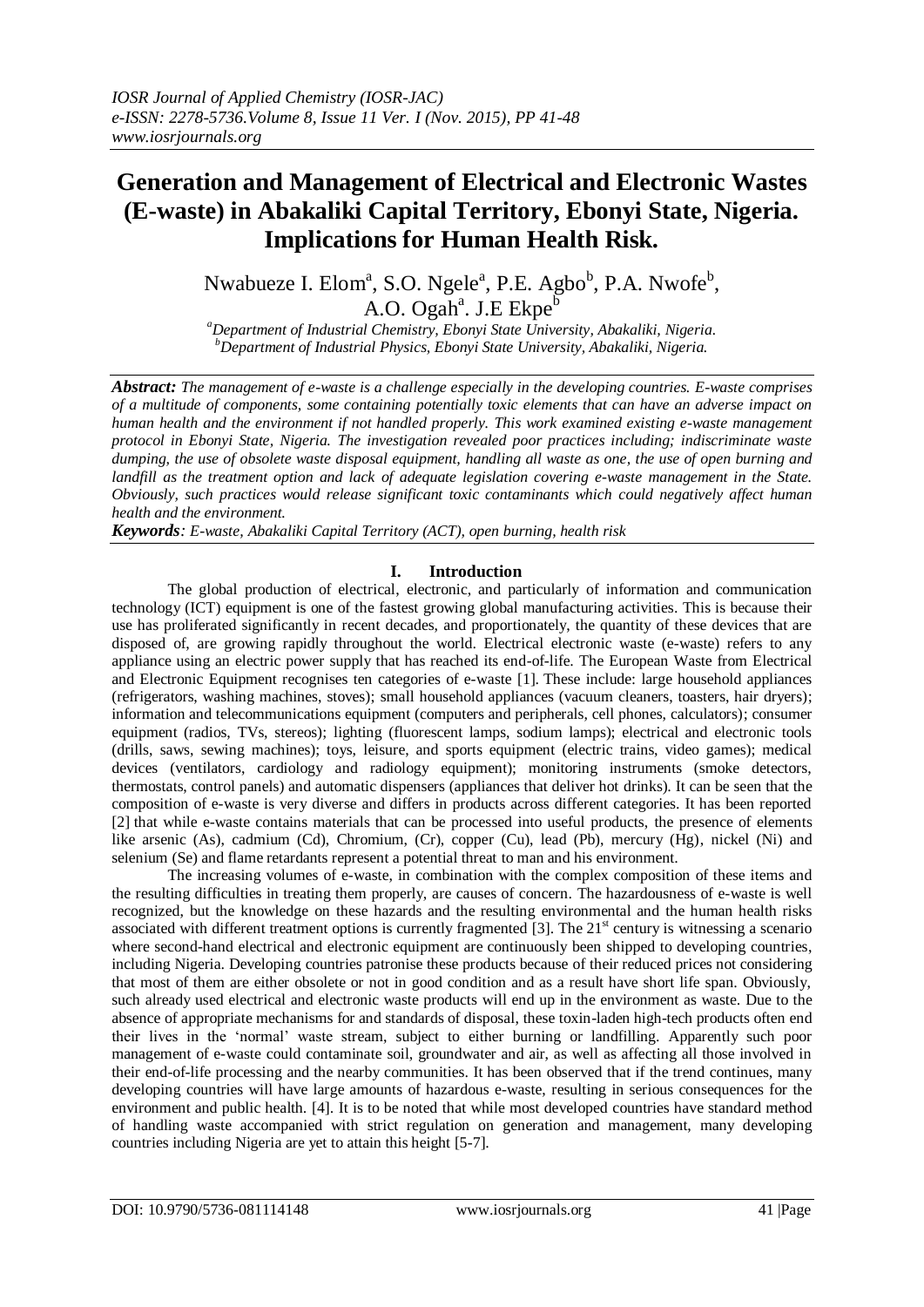## **1.1 Existing framework for waste management in Ebonyi State.**

Deliberations on environmental, health and social problems associated with the uncontrolled dumping and inappropriate management of e-waste has already reached the mainstream of policy-makers in developed as well as developing countries. However, most of the developing countries including Nigeria have not yet been able to enforce national policies and legislations for managing e-waste. The federal government of Nigeria (FGN) only realised the need to protect human health and the environment in 1987 when to brought about the promulgation of the Harmful Waste Decree 42 of 1988, which facilitated the establishment of the Federal Environmental Protection Agency (FEPA) through Decree 58 of 1988 and 59 (amended) of 1992. The federal government of Nigeria mandated FEPA to oversee environmental management and protection in Nigeria. In 1999, in order to further enhance the management of environmental pollution, the FGN merged FEPA and other relevant departments in other Ministries to form the Federal Ministry of Environment but without an appropriate enabling law on enforcement issues. This scenario paralysed the effective enforcement of environmental laws, standards and regulations in the country. To be able to bridge this gap, the FGN in line with section 20 of the 1999 Constitution of the Federal Republic of Nigeria, established the National Environmental Standards and Regulations Enforcement Agency (NESREA) as an agency of the Federal Ministry of Environment, Housing and Urban Development. This parastatal (NESREA) was charged with the responsibility of enforcing environmental Laws, regulations and standard in deterring people, industries and organization from polluting and degrading the environment. The NESREA Act was signed into law on 31st July, 2007 [8]. In addition to NESREA, the FGN also empowered state governments to establish environmental bodies to oversee environmental issues in their respective states.

In line with this, the Ebonyi State House of Assembly (Governmental arm responsible for enacting State laws) enacted law called Ebonyi State Environmental Protection Agency, law 2009. Thus, Ebonyi State Environmental Protection Agency (EBSEPA) was established. The law charged the EBSEPA to monitor and maintain the environment in terms of pollution and control. Since then, the EBSEPA is the body responsible for environmental management and protection in Ebonyi State.

Literature survey shows that no study has investigated the generation, disposal and management of ewaste in Abakaliki Capital Territory (ACT), Ebonyi State, Nigeria. This work is therefore designed to x-ray existing protocols and the environmental and human health implications.

## **II. Experimental (materials and method).**

#### **2.1 Study area.**

Abakaliki Capital Territory is the capital of Ebonyi state. It is predominantly urban covering a total area of 5533 km<sup>2</sup>. As of 2006 census conducted by National Population Commission (NPC), Ebonyi State had a population of 2, 176, 947, out of which the capital territory comprising of 271, 833 [9]. It is to be noted that this population must have increased by at least 40 % after nine years considering the rate of birth and urbanization in developing countries. The capital territory (longitude  $6^{\circ}25'N$  and latitude  $8^{\circ}08'E$ ) is located basically in the North senatorial zone of Ebonyi State. Figure 1 shows the map of ACT. Urban activities in the ACT include; commercial, education and industrial development as well as rapidly expanding residential areas. Improved living standards of people in ACT due to its socio-economic development have led to the generation of enormous quantity of e-waste. Abakaliki Capital Territory is facing a crisis in e-waste management with no designated site for either its dumping or an integrated scheme for its sustainable management.



**Figure 1**: **Showing the map of Abakaliki Capital Territory (ACT).**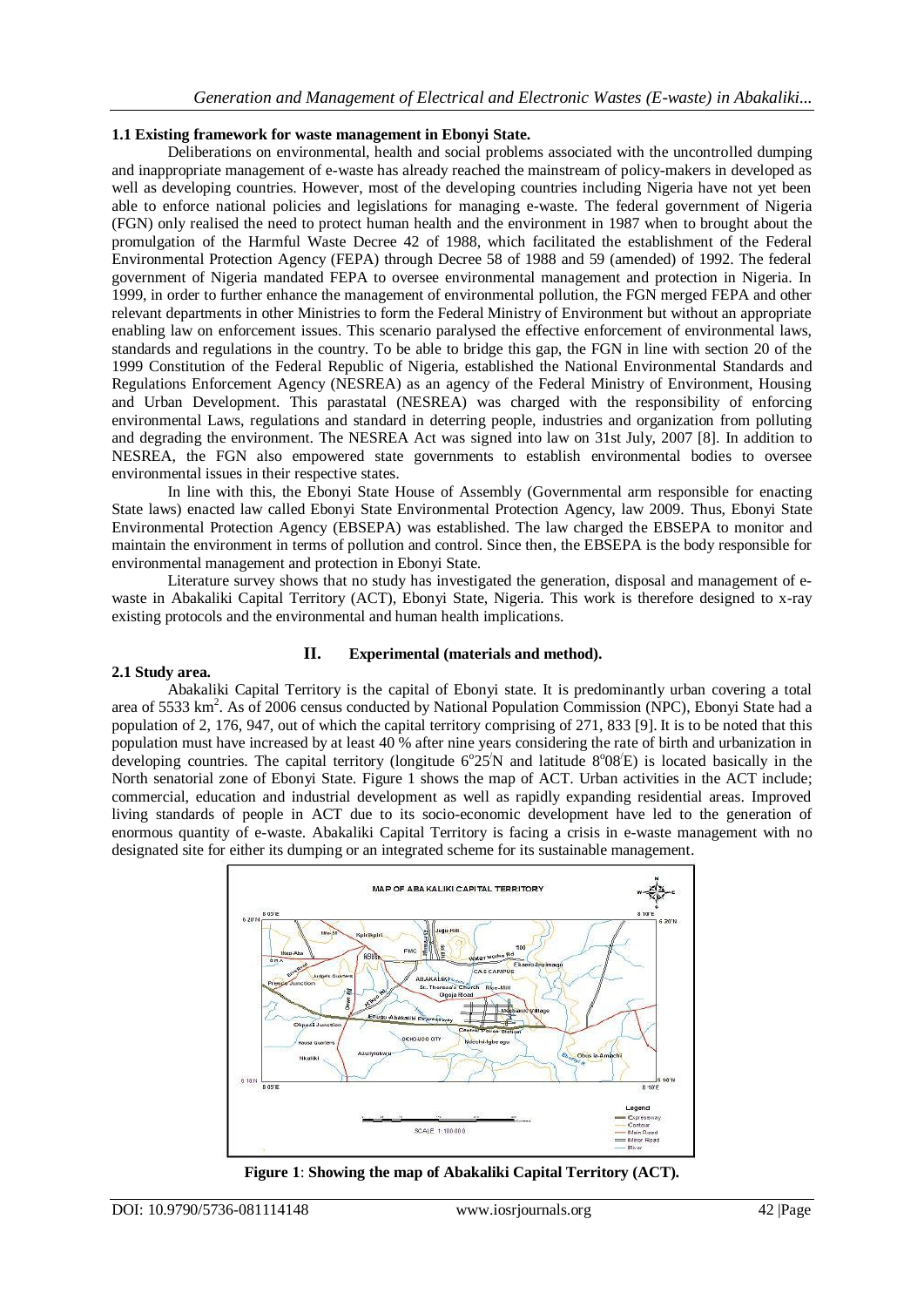## **2.2 Data collection Protocol**

In order to collect representative samples, the study covered the following electrical and electronics equipment (EEE) handlers: commercial (marketers, repairs and maintenance) (group 1), industrial (group 2), institutional (group 3) and residential (group 4). Questionnaires were specifically designed to cover e-waste generation and end-of-life disposal approach. Questionnaires were randomly distributed in the following order: group 1 (100 questionnaires); group 2 (100 questionnaires); group 3 (100 questionnaires) and group 4 (100 questionnaires). Thus, a total of 400 questionnaires were administered, together with interviews with officials and staff of the EBSEPA on e-waste management practice in place. Data collection was conducted for a period of three months (June 1 to August 31, 2015).

## **III. Results and discussions**

In terms of e-waste generation, the study showed that group 1 generated the highest amount of e-waste (43 %). It is to be noted that this group include second-hand marketers as well as engineers, technicians and artisans who are involved in dismantling, repairs and maintenance. It was discovered that most of the imported second-hand electrical and electronics equipment are mostly dismantled inappropriately and used to refurbish new electrical and electronics equipment parts which are believed to be fake or not durable. Thus, more people prefer second-hand ones or refurbish ones to new ones. This practice has resulted in the generation of enormous amount of e-waste in ACT. In addition, the other groups also patronise this group, hence the highest amount is justifiable. Although, dismantling of EEE has become a source of income to many, it is to be noted that inappropriate dismantling techniques to recover metals such as copper, aluminium and iron, also represent enormous risks to the workers. For example, breaking of cathode ray tube (CRT)-monitors using stones, hammers, heavy metal rods and chisels, to recover copper, steel and plastic casings, could result in the inhalation of hazardous cadmium dust and other pollutants by the workers. Group 1 was closely followed by group 2 (industrial) (30%). It was discovered that most of the waste resulting from this group was as a result of poor quality of EEE being used. Group 3 (institutional) generated 17 % while group 4 (residential) generated 10 %. This distribution of e-waste generation in ACT is shown in Figure 2.



**Figure 2: Distribution of e-waste generation in Abakaliki Capital territory.**

The result from the e-waste disposal is the same for all the groups. It was observed that people are not aware that e-waste should be disposed separately and as a result e- wastes are normally combined with any other waste which are either taken to government designated dump sites, be burnt, thrown to any nearby river, farmland or gutters. Figure 3 shows a blocked water ways due to indiscriminate dumping of waste. The act of blocking water ways with waste has contributed immensely to the flooding occurrences in ACT which has caused loss of lives and property. In addition, this scenario could lead to road accident.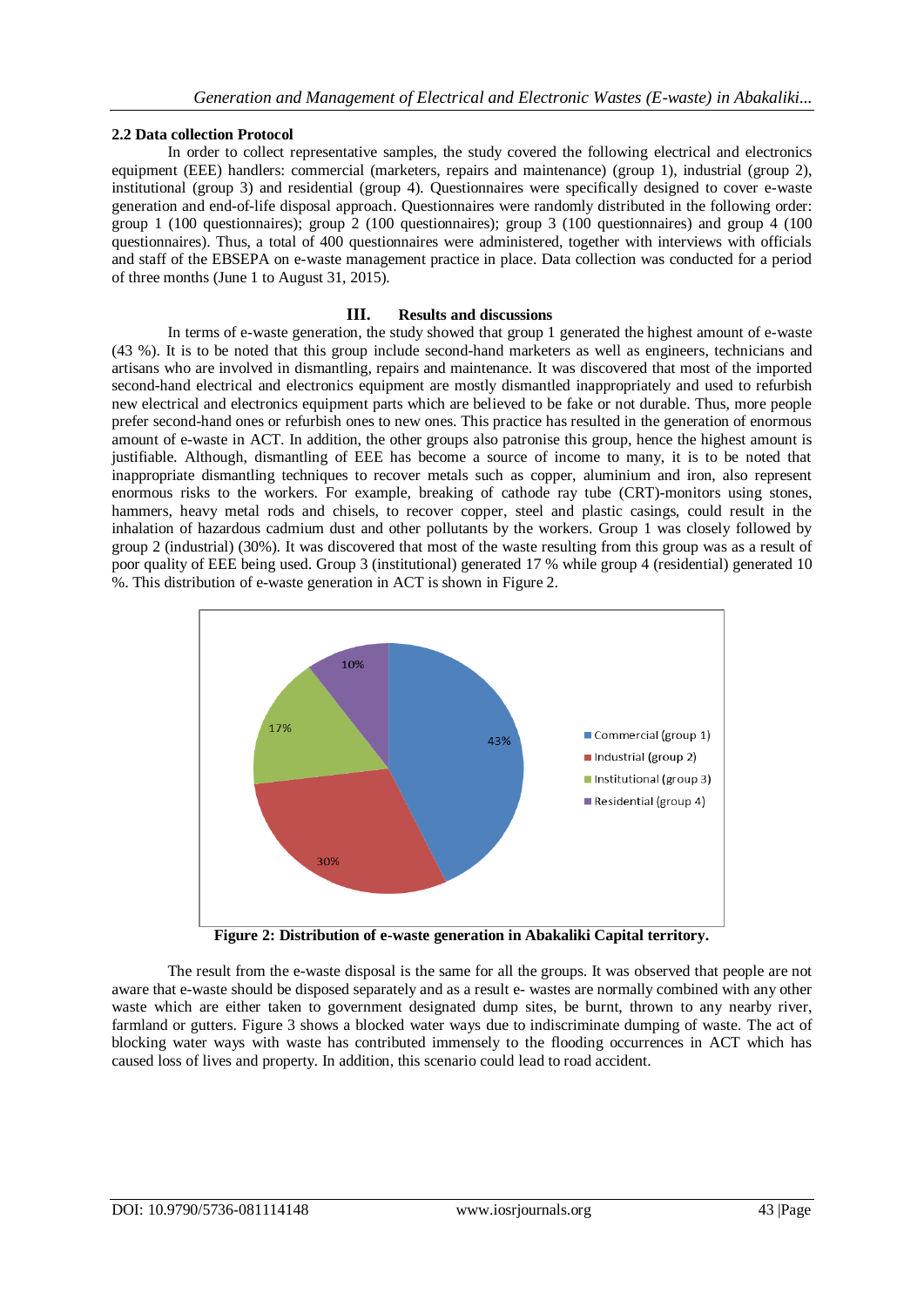

**Figure 3: Blocked water ways due to indiscriminating dumping of waste at Nnorom Street ACT**.

# **3.1 Waste management protocol in Abakaliki Capital Territory**

The management staff of EBSEPA who were interviewed on e-waste policy and management in Ebonyi State revealed that there is no policy on e-waste and as a result no management protocol exist currently. The absence of strict legislation on the management of e-waste creates a scenario where e-waste will be treated as a biodegradable waste even when most of them are non-biodegradable. It was gathered from EBSEPA management team that the only government approved protocol is landfill. However, prior to this, people were asked to either keep their waste on designated roads (Streets) for onward collection by EBSEPA staff or take such waste to designated dumpsites. Obviously, e-waste is stream of municipal solid waste (MSW) in ACT. It was also gathered from EBSEPA management team that whilst burning is not the recommended practice, it has become an easy way through which people do away with their waste. It can be seen that each of these approach represents avenues through which contaminants could be released into the environment. Visitation to the socalled government designated dumpsites showed that waste decompose while awaiting evacuation. Figure 4 shows one of such sites located at water-works road Abakalki. The figure shows uncovered container provided by EBSEPA for dumping of refuse with the obligation of regular evacuation but due to negligence on the part of the workers and lack of strict monitoring by the concerned authority, wastes overflow its content. A worst case scenario is observed in most residential homes where children (< 10 years) are commonly found carrying MSW from their respective homes to various dumpsites within their neighbourhood. This ugly situation prevalent in most ACT exposes children to health risk from waste. Moreover it is a form of child abuse that should not be allowed to continue



**Figure 4: Waste dump at Water-works ACT showing decomposing waste calling for attention,**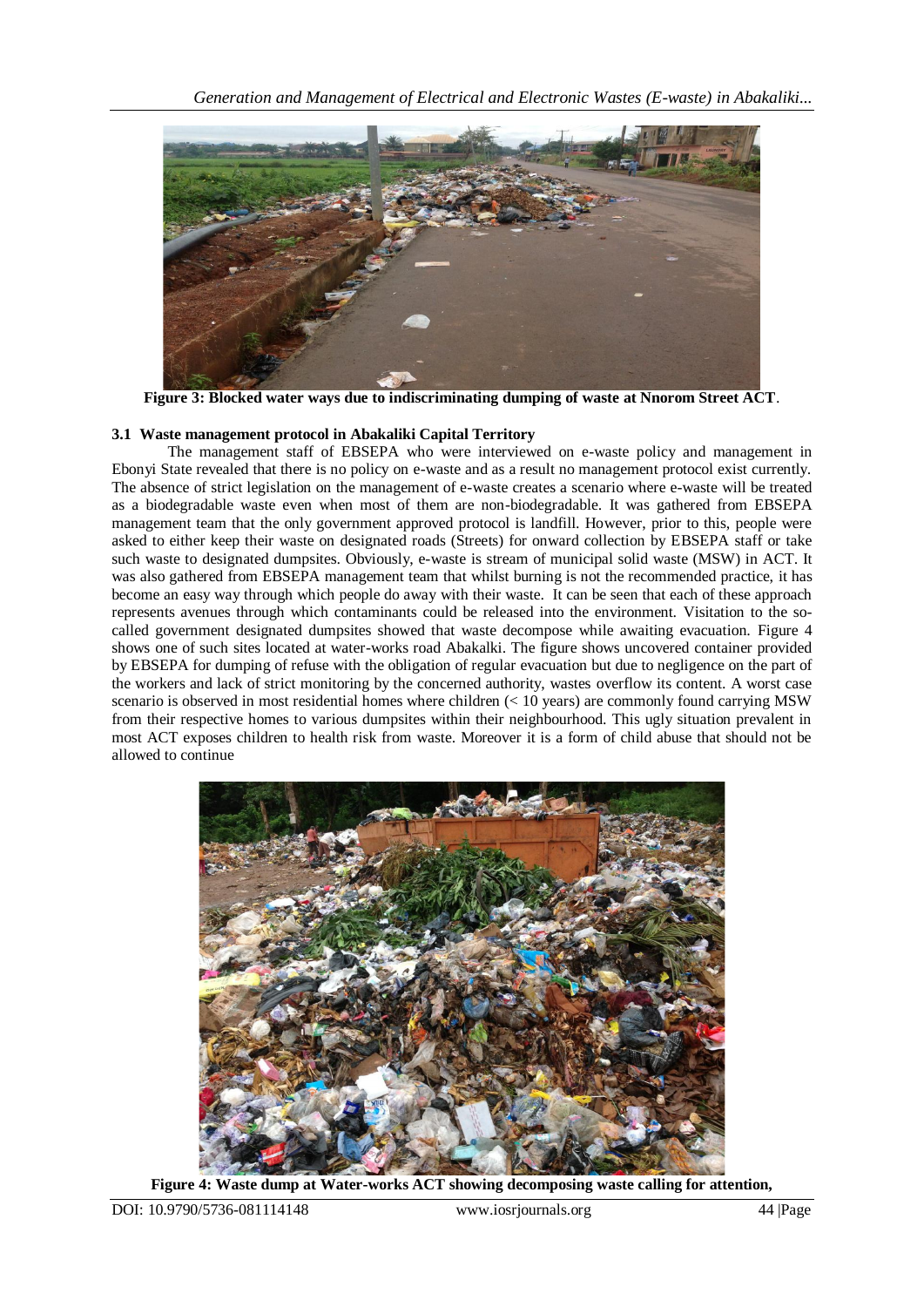Apparently, figure 4 shows a poor practice because the facility provided is not enough and also obsolete (no cover) and as such collect water when rain falls which not only increase the weight of the waste but increases the rate of decomposition prior to evacuation. When wastes are allowed to decompose before evacuation, it poses risk to the people within the vicinity, in such scenarios dumpsites act as reservoirs for infectious diseases. This was proven by the analysis of decomposed municipal solid waste (MSW) in Kano metropolis [10]. The result of the analysis showed the presence of bacteria flora (six bacterial isolates) which have been directly implicated in food borne infectious disease including typhoid, diarrhoea and gastroenteritis within the zones were the dumpsites were situated. The study further revealed that waste were dumped on any available open spaces along the road, street, near rivers and in some zones directly into the rivers. It is obvious that each of these scenarios is a potential pathway through which disease causing micro-organisms could enter the human body. Children living near dumpsites or those who play near dumpsites are likely going to have their hands contaminated and since they have the habit of sucking their hands, they could easily introduce disease into their bodies. In addition, drinking of untreated water is another pathways through which disease from decayed wastes enter the human bodies.

## **3.1.1 Waste treatment in Abakaliki Capital territory (ACT)**

The study gathered from EBSEPA management team that the approved method of handling MSW of which e-waste is a significant stream is by burying. When waste are buried, the biodegradable components will surely decompose with time while the non- biodegradable becomes potential environmental and human health threat. When waste is allowed to decompose, the constituents leach into the environment [11]. Leachate such as toxic metals and synthetic organic compounds enter the soil and water. Methane  $(CH_4)$ , carbon dioxide  $(CO_2)$ , odour and noise characterises the air. The presence of these substances in the environment could lead to the contamination of these natural resources which would significantly affect the general public directly or indirectly. With the rate of population increase, urbanization, industrialisation and economic growth in Ebonyi State, the burial sites will soon be converted to schools, recreation sites, residential or commercial which could cause health risk.

In addition to burial, open burning is a popular method of waste disposal in ACT, though not recognised by EBSEPA. Investigation as to way many people prefer to burn their waste instead of taking it to waste dump revealed that many people who do this claim to be busy or do not have children to do it and moreover, it is faster. Whilst this approach might be a faster means of waste disposal, the environmental and health risk must be considered. Figure 5 shows open waste burning in ACT.



**Figure 5: Open burning of waste in Abakaliki Capital Territory (ACT)**

Open burning of MSW releases toxic substances into the environment. Studies [12-14] have shown that ashes released from open burning of MSW contain potentially harmful elements such as metals, polycyclic aromatic hydrocarbons (PAH), polychlorinated biphenils (PCBs), chlorobenzenes, chlorophenols and chlorinated dioxins and benzofurans. The use of open burning as waste treatment option pose both environmental and health risks.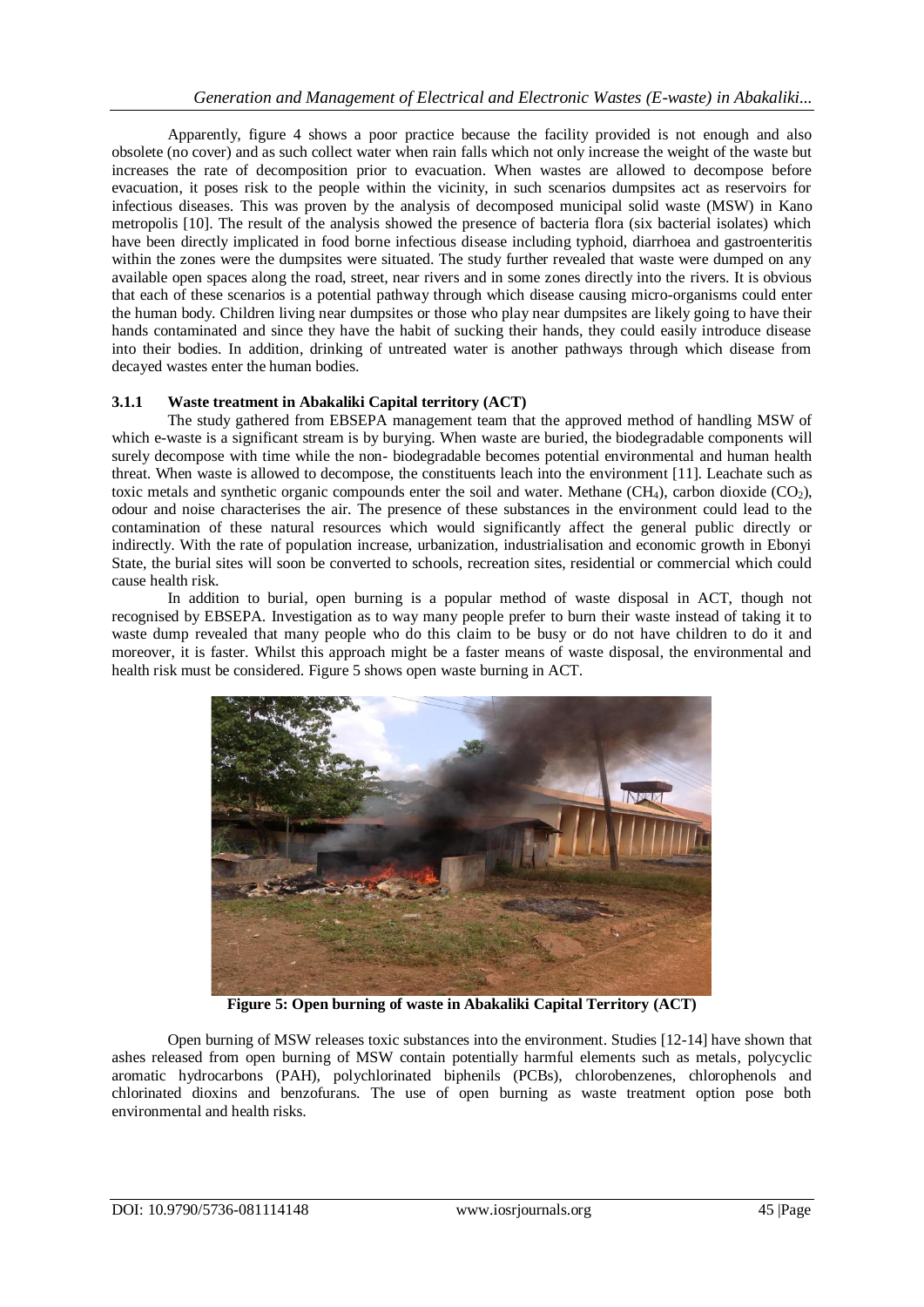## **3.2 Environmental and health risk associated with poor management of e-waste.**

Electrical and electronics equipment (EEE) contain potentially toxic elements (PTEs) of concern and since they all end up as e-waste, they could be a threat to the environment and the inhabitants. Table 1 summarises key components of e-waste and the PTEs found in them.

| <b>Potential</b><br>toxic | <b>Components of e-waste containing PTEs</b>                                                                                                                                                                                                                                                                                                                                                                                                                                                              |  |  |  |
|---------------------------|-----------------------------------------------------------------------------------------------------------------------------------------------------------------------------------------------------------------------------------------------------------------------------------------------------------------------------------------------------------------------------------------------------------------------------------------------------------------------------------------------------------|--|--|--|
| elements (PTEs)           |                                                                                                                                                                                                                                                                                                                                                                                                                                                                                                           |  |  |  |
| Barium (Ba)               | Barium and barium compounds are used in electron gun getter (a component of cathode ray tubes (CRT) [15].                                                                                                                                                                                                                                                                                                                                                                                                 |  |  |  |
| Cadmium (Cd)              | Cadmium is used in nickel–cadmium (Ni-Cd) batteries, printed circuit boards, surface mount devices, chip<br>resistors, infrared detectors, and semiconductor chips. Cadmium is also present in phosphors of CRT [16].                                                                                                                                                                                                                                                                                     |  |  |  |
| Chromium (Cr)             | Hexavalent chromium. Cr(VI) is used in metal coatings of some electronic devices for corrosion protection<br>[17]                                                                                                                                                                                                                                                                                                                                                                                         |  |  |  |
| Copper (Cu)               | Copper is used for its conductive properties, is either plated or etched onto surfaces of fiberglass epoxy resin<br>boards; Copper is used in cables. Printed circuit boards (PCBs) are known to contain a substantial quantity of<br>cu and the main value carrier of CRTs is copper, which makes up more than 60% of the total intrinsic value<br>[18]                                                                                                                                                  |  |  |  |
| Lead (Pb)                 | Lead is used in many components including; solder in printed circuit boards, CRT computer monitor, Pb-acid<br>batteries, cone glass and solder $[19 - 20]$                                                                                                                                                                                                                                                                                                                                                |  |  |  |
| Mercury $(Hg)$            | Mercury is used in laptop monitors, cold cathode fluorescent lamps, cell phones, and printed circuit boards.<br>Mercury is also used in relays (used in telecommunication circuit boards, commercial/industrial electric<br>ranges, and other equipment) and switches (used in a variety of consumer, commercial, and industrial<br>products, including appliances, space heaters, ovens, air handling units, security systems, levelling devices,<br>and pumps), batteries, and gas discharge lamps [21] |  |  |  |
| Nickel (Ni)               | Nickel has magnetic and structural applications, so it is widely used in CRT [22]                                                                                                                                                                                                                                                                                                                                                                                                                         |  |  |  |
| $\text{Zinc}(\text{Zn})$  | The inside of CRT panel is coated with fluorescent phosphors composed of Zn with physical characteristics,<br>such as weight, size, shape, density, and electrical and magnetic properties [23].                                                                                                                                                                                                                                                                                                          |  |  |  |

| Table 1: Potentially toxic elements (PTEs) present in e-waste components. |  |  |  |  |
|---------------------------------------------------------------------------|--|--|--|--|
|---------------------------------------------------------------------------|--|--|--|--|

**Table 1: Potentially toxic elements (PTEs) present in e-waste components.**

Presence of PTEs in electrical and electronic equipment inevitably links its end-of-life disposal with the potential risks to human health and the environment particularly if, improperly managed. This is the situation in ACT where landfills and open burning are in use. The implications is that PTEs can either leach or be released into the environment. In addition, research has shown that Large quantities of organic compounds generated during e-waste treatment are released into the surrounding environment resulting in high levels of persistent organic pollutants (POPs) such as; sixteen (16) United States Environmental Protection Agency (US EPA) priority polycyclic aromatic hydrocarbons (PAHs)[24]; Seventeen (17) polychlorinated dibenzo-p-dioxins (PCDDs) [25]; 2,3,7,8-substituted polychlorinated dibenzofurans (PCDFs) [26]; polychlorinated biphenyls (PCBs) [27]. More so, Polybrominated diphenyl ethers (PBDEs) are flame retardants, which are extensively used in EEE and PBDEs have been reported [28-29] to be persistent and ubiquitous in environmental matrices resulting in increased human exposure.

The presence of these contaminants in the environment raises health concern because they can be toxic and may not be degraded to non-toxic forms by any known method and as a result remain in the environment for decades. Humans are exposed to these contaminants via oral ingestion, inhalation or dermal absorption [30]. The presence of contaminants in environmental matrices might have irreversible adverse effects on humans particularly children due to their pica behaviour, physiology unique exposures and special vulnerabilities [31], which put them at a higher risk because immature organs tend to be more susceptible to contaminants than adult [32]. In ACT children and adults are unavoidably exposed to e-waste contaminants. Gastro-intestinal infections, respiratory and skin diseases as well as muscular-skeletal problems and cutting injuries are some of the adverse health effects prevalent in areas where there is poor e-waste management as obtained in ACT. It has been observed that PTEs including Cd, Cu, Ni, Pb, and Zn except Cr measured in soil samples from open burning sites in Guiyu (China) exceeded the action values of Dutch List [33]. The study further revealed that high concentrations of these PTEs were found in human placentas collected from Guiyu. This is justifiable because PTEs could enter the local residents through inhalation, dermal exposure, and even oral intake of contaminated food. Another study [34] investigated PTEs concentrations in dust from within EEE dismantling workshops with that from roads and public places, and the result revealed that Cd, Cu, Ni, Pb, and Zn were significantly higher in the EEE dismantling workshops than non e-waste sites. Risk assessment of the study predicted that PTEs from circuit board recycling have the potential to pose serious health risks to workers and local residents especially children. The determination of dioxin-like compounds in agricultural soils near e-waste recycling sites from Taizhou area (China) showed high concentrations of PCDD/Fs, PCBs, PAHs (16 USEPA priority PAHs, including 7 USEPA carcinogenic PAHs) and traced the source to open burning of plastic in e-waste [35]. The characterization and determination of diurnal variation of PBDEs in the atmosphere of an e-waste dismantling region revealed very high concentration of PBDEs generated by different burning processes [36].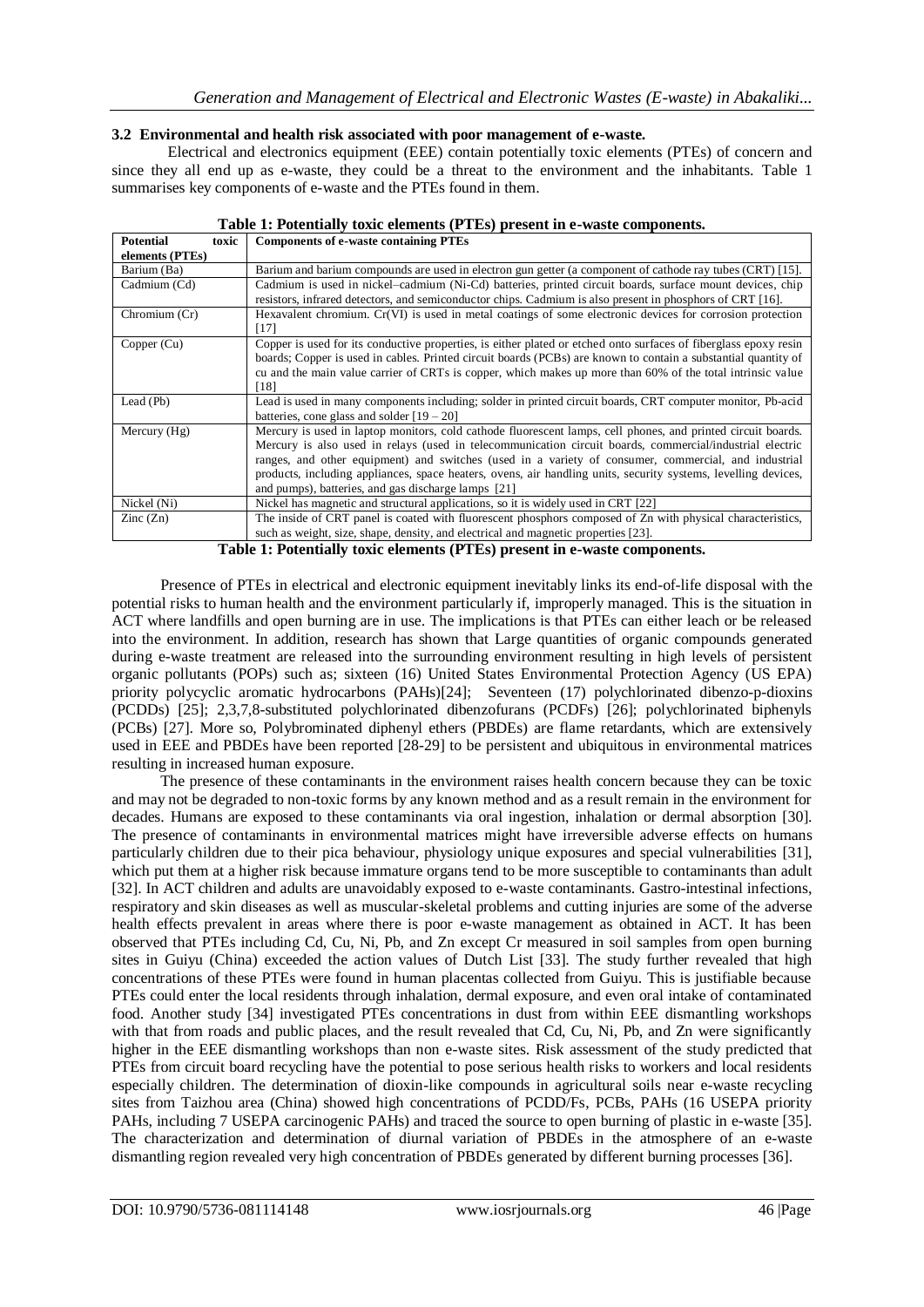Environmental and health risk associated with e-waste management through burial (landfills) are widely reported. The leachability of thirty-six colour CRTs were assessed and 58.3 % CRTs exceeded the 5 mg/l of Pb regulatory limit for characterization as a hazardous waste [37]. It was also reported [37] that 12 different EEE were tested for Pb levels in leachates and the result revealed that Pb concentrations in the leachates exceeded the regulatory limit of 5 mg/L. Based on these findings, the authors concluded that there is sufficient evidence that discarded EEE containing a colour CRT or printer wiring boards with lead-bearing solder have a potential to be hazardous wastes for Pb. Furthermore, the determination of PBDEs levels in the landfills that had crushed ewaste showed high concentrations of PBDEs [38]. Adverse health effects resulting from exposure to these contaminants include: abdominal pain, vomiting, diarrhoea, respiratory malfunctioning, renal disorder, skin lesions, melanosis (change of pigmentation), cough, chest pain, hypertension and cardiovascular complications [39].

#### **IV. Recommendations**

E-waste management in ACT can only be properly managed if there is strict and robust legislation. The Ebonyi State government should enact legislation and good practice guidelines to define, classify, segregate and treat e-waste with measures in place to ensure full implementation and incorporating the principle of 'Polluter Pays'. In developed countries of the world, e- wastes are managed with less risk due to functional legislation.

Such a law if enacted will define e-waste and make the necessary provisions for sorting of waste into different categories. In addition, the Federal Government of Nigeria (FGN) should restrict the importation of second-hand EEE. A regulated recycling method is preferred to burning and landfills. In addition to adequate legislation, the authors strongly suggests that;

- Ebonyi State government should provide appropriate fund for the management of e-waste and actively monitor its utilization.
- Obsolete waste management protocols that emit toxic substances into the environment should be avoided and embrace modern techniques such as recycling and supercritical fluid carbon dioxide sterilization techniques.
- Ebonyi State Environmental Protection Agency should regularly train all staff in order to acquire all the necessary skills and up-to-date knowledge and information on waste management protocols.
- Ebonyi State Environmental Protection Agency should have a database to account for day-to-day waste generation and disposal.
- Nigeria higher institutions and research centres should be restructured to focus on research aimed at converting waste-to-wealth.

#### **V. Conclusion**

The study has revealed that e-waste contains a number of hazardous substances. Potentially toxic elements and organic contaminants are of particular concern. Thus, improper handling and management of ewaste and other end-of-life treatment options may pose potentially significant risks to both human health and the environment. E-waste management in ACT is obsolete, poor and without adequate legislation, hence the way forward has been proposed. It is to be noted that while this study is only literature based, studies are on the way to determine the concentrations of these contaminants.

#### **References**

- [1]. Dickenson, J. Waste Trea. and Clean Techn Conf. Cancun, Mexico. 12 October, 2008. [.http://ewasteguide.info/files/2008\\_Dickenson\\_REWAS.pdf](http://ewasteguide.info/files/2008_Dickenson_REWAS.pdf) (assessed August 27, 2015). (assessed August 27, 2015).
- [2]. Pinto, N.V., Indian J Occup Environ Med. 12 (2008), 65–70.<br>[3]. Tsydenova, O., Bengtsson, M., Waste Mgt. 31(2011), 45–58. [3]. Tsydenova, O., Bengtsson, M., Waste Mgt. 31(2011), 45–58.
- [4]. UNEP United Nations Environment Program., Press Releases February 2010[. http://www.unep.org](http://www.unep.org/) (accessed August 30 2015).
- [5]. Elom, N.I., Cont. J. Env. Sc. 7 (2013), 11 19.
- [6]. Nnorom, I.C., Osibanjo, O., Res. Cons. and Recy. 52 (2008), 843–858.
- [7]. Nwofe, P.A., Inter. J. of Sc. Res. in Env. Sc., 3 (2015), 0107-0118.
- [8]. Federal Government of Nigeria. NESERA (2009)
- [9]. Federal Government of Nigeria, NPC (2006
- [10]. Nabegu, A.B., J. of Human Ecol., 2 (2010), 111 119.
- [11]. Dagan R., Dubey B., Bitton G., Townsend, T., Arch Environ Contam Toxicol 53 (2007), 168–173.
- [12]. Bie, R., Li, S., Wang, H. Waste Mgt., 27 (2007), 1860 1869.
- [13]. Reijnders, L., Conserv. and Recycling., 43 (2005), 313 336.<br>[14]. Zhang, H., He, P., SWhao, L., J. of Haz. Mat., 156 (2008), 36.
- Zhang, H., He, P., SWhao, L., J. of Haz. Mat., 156 (2008), 365 373.
- [15]. Oyuna, T., Magnus, B., Waste Mgt., 31 (2011) 45 58.
- [16]. Ramesh, B.B., Parande, A.K., Ahmed, B.C., Waste Mgt. Res., 25 (2007), 307–318.
- [17]. Pellerin, C., Booker, S.M., Env. Health Perspect., 108 (2000) 402 407.
- [18]. EPS Canada. Env. Sound Recy. of Electronics: Guidance document (2006).
- [19]. U.S. EPA (U.S. Environmental Protection Agency), EPA530-R-08-009. Washington, DC:Office of Solid Waste, U.S. EPA (2008).